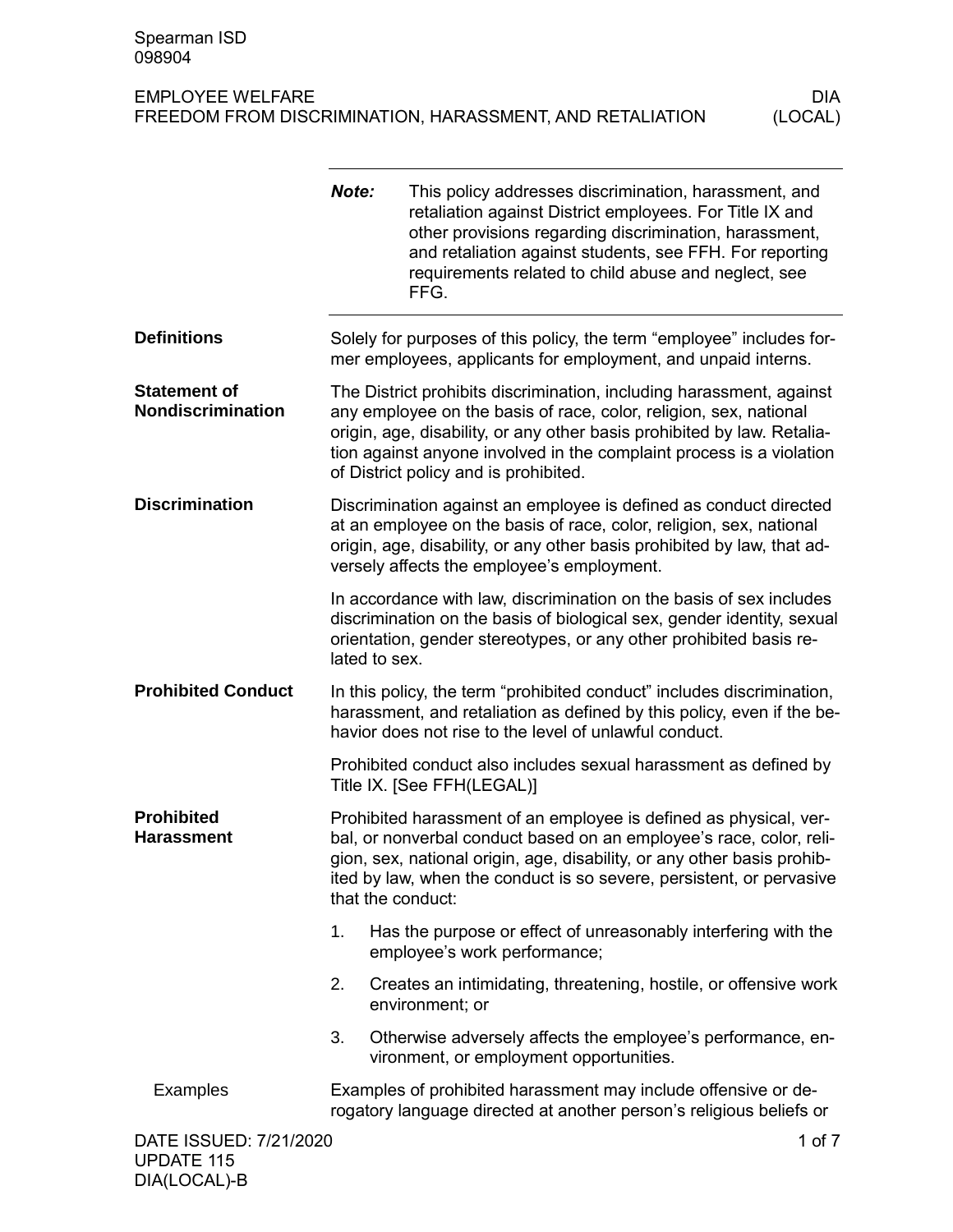| EMPLOYEE WELFARE                                         | DIA     |
|----------------------------------------------------------|---------|
| FREEDOM FROM DISCRIMINATION, HARASSMENT, AND RETALIATION | (LOCAL) |

|                                                   | practices, accent, skin color, gender identity, or need for workplace<br>accommodation; threatening or intimidating conduct; offensive<br>jokes, name calling, slurs, or rumors; cyberharassment; physical<br>aggression or assault; display of graffiti or printed material promot-<br>ing racial, ethnic, or other negative stereotypes; or other kinds of<br>aggressive conduct such as theft or damage to property. |  |  |
|---------------------------------------------------|-------------------------------------------------------------------------------------------------------------------------------------------------------------------------------------------------------------------------------------------------------------------------------------------------------------------------------------------------------------------------------------------------------------------------|--|--|
| <b>Sex-Based</b><br><b>Harassment</b>             | As required by law, the District shall follow the procedures below at<br>Response to Sexual Harassment—Title IX upon a report of sex-<br>based harassment, including sexual harassment, when such alle-<br>gations, if proved, would meet the definition of sexual harassment<br>under Title IX. [See FFH(LEGAL)]                                                                                                       |  |  |
| <b>Sexual Harassment</b>                          | Sexual harassment is a form of sex discrimination defined as un-<br>welcome sexual advances; requests for sexual favors; sexually<br>motivated physical, verbal, or nonverbal conduct; or other conduct<br>or communication of a sexual nature when:                                                                                                                                                                    |  |  |
|                                                   | 1.<br>Submission to the conduct is either explicitly or implicitly a<br>condition of an employee's employment, or when submission<br>to or rejection of the conduct is the basis for an employment<br>action affecting the employee; or                                                                                                                                                                                 |  |  |
|                                                   | 2.<br>The conduct is so severe, persistent, or pervasive that it has<br>the purpose or effect of unreasonably interfering with the em-<br>ployee's work performance or creates an intimidating, threat-<br>ening, hostile, or offensive work environment.                                                                                                                                                               |  |  |
| Examples                                          | Examples of sexual harassment may include sexual advances;<br>touching intimate body parts; coercing or forcing a sexual act on<br>another; jokes or conversations of a sexual nature; and other sex-<br>ually motivated conduct, contact, or communication, including elec-<br>tronic communication.                                                                                                                   |  |  |
| <b>Reporting</b><br><b>Procedures</b>             | Any employee who believes that he or she has experienced pro-<br>hibited conduct or believes that another employee has experienced<br>prohibited conduct should immediately report the alleged acts. The<br>employee may report the alleged acts to his or her supervisor or<br>campus principal.                                                                                                                       |  |  |
|                                                   | Alternatively, the employee may report the alleged acts to one of<br>the District officials below.                                                                                                                                                                                                                                                                                                                      |  |  |
| <b>Definition of District</b><br><b>Officials</b> | For the purposes of this policy, District officials are the Title IX coor-<br>dinator, the ADA/Section 504 coordinator, and the Superintendent.                                                                                                                                                                                                                                                                         |  |  |
| Title IX<br>Coordinator                           | Reports of discrimination based on sex, including sexual harass-<br>ment, may be directed to the designated Title IX coordinator. [See<br>DIA(EXHIBIT)]                                                                                                                                                                                                                                                                 |  |  |

(LOCAL)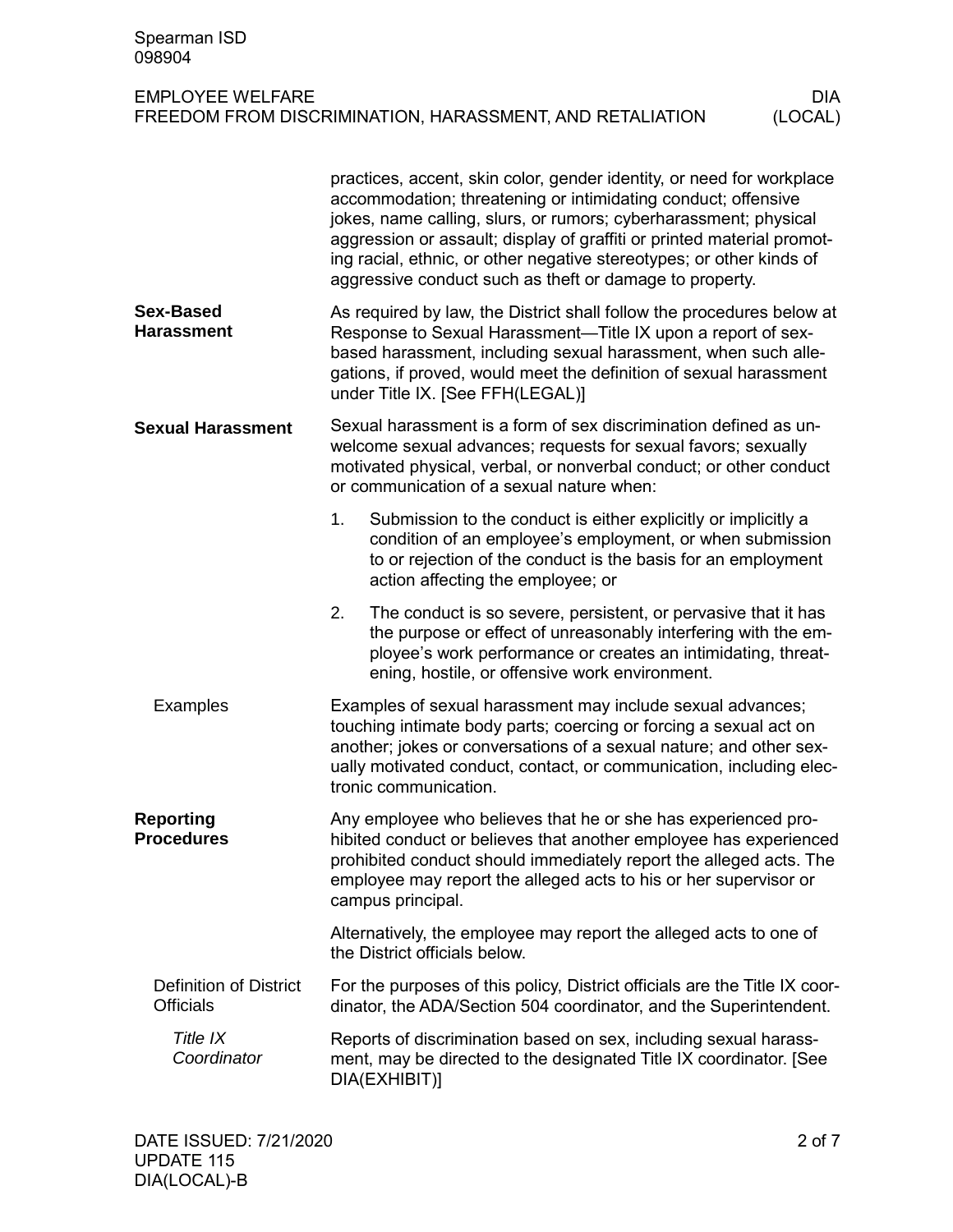| Spearman ISD<br>098904                                                  |                                                                                                                                                                                                                                                                                                                                                                                                   |
|-------------------------------------------------------------------------|---------------------------------------------------------------------------------------------------------------------------------------------------------------------------------------------------------------------------------------------------------------------------------------------------------------------------------------------------------------------------------------------------|
| <b>EMPLOYEE WELFARE</b>                                                 | <b>DIA</b><br>FREEDOM FROM DISCRIMINATION, HARASSMENT, AND RETALIATION<br>(LOCAL)                                                                                                                                                                                                                                                                                                                 |
| ADA / Section<br>504 Coordinator                                        | Reports of discrimination based on disability may be directed to the<br>designated ADA/Section 504 coordinator. [See DIA(EXHIBIT)]                                                                                                                                                                                                                                                                |
| Superintendent                                                          | The Superintendent shall serve as coordinator for purposes of Dis-<br>trict compliance with all other nondiscrimination laws.                                                                                                                                                                                                                                                                     |
| <b>Alternative</b><br><b>Reporting</b><br><b>Procedures</b>             | An employee shall not be required to report prohibited conduct to<br>the person alleged to have committed the conduct. Reports con-<br>cerning prohibited conduct, including reports against the Title IX<br>coordinator or ADA/Section 504 coordinator, may be directed to the<br>Superintendent.                                                                                                |
|                                                                         | A report against the Superintendent may be made directly to the<br>Board. If a report is made directly to the Board, the Board shall ap-<br>point an appropriate person to conduct an investigation.                                                                                                                                                                                              |
| <b>Timely Reporting</b>                                                 | To ensure the District's prompt investigation, reports of prohibited<br>conduct shall be made as soon as possible after the alleged act or<br>knowledge of the alleged act.                                                                                                                                                                                                                       |
| <b>Notice of Report</b>                                                 | Any District supervisor who receives a report of prohibited conduct<br>shall immediately notify the appropriate District official listed above<br>and take any other steps required by this policy.                                                                                                                                                                                               |
|                                                                         | Any District employee who receives a report of prohibited conduct<br>based on sex, including sexual harassment, shall immediately no-<br>tify the Title IX coordinator.                                                                                                                                                                                                                           |
| <b>Investigation of</b><br><b>Reports Other Than</b><br><b>Title IX</b> | The following procedures apply to all allegations of prohibited con-<br>duct other than allegations of harassment prohibited by Title IX.<br>[See FFH(LEGAL)] For allegations of sex-based harassment that,<br>if proved, would meet the definition of sexual harassment under Ti-<br>tle IX, see the procedures below at Response to Sexual Harass-<br>ment-Title IX.                            |
|                                                                         | The District may request, but shall not require, a written report. If a<br>report is made orally, the District official shall reduce the report to<br>written form.                                                                                                                                                                                                                               |
| <b>Initial Assessment</b>                                               | Upon receipt or notice of a report, the District official shall deter-<br>mine whether the allegations, if proved, would constitute prohibited<br>conduct as defined by this policy. If so, the District shall immedi-<br>ately authorize or undertake an investigation, regardless of<br>whether a criminal or regulatory investigation regarding the same<br>or similar allegations is pending. |
| <b>Interim Action</b>                                                   | If appropriate, the District shall promptly take interim action calcu-<br>lated to prevent prohibited conduct during the course of an investi-<br>gation.                                                                                                                                                                                                                                         |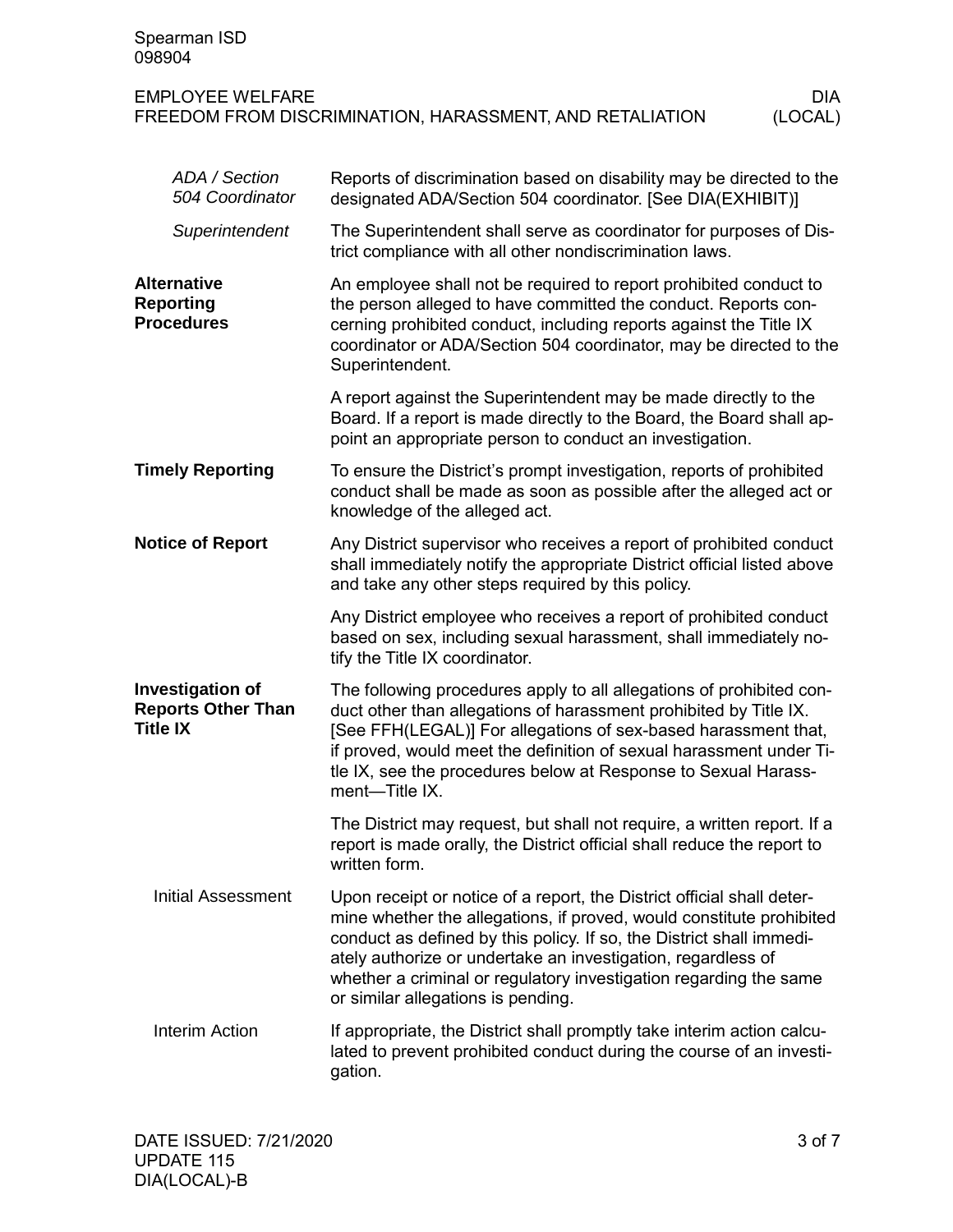| Spearman ISD<br>098904                                  |                                                                                                                                                                                                                                                                                                                                            |  |  |
|---------------------------------------------------------|--------------------------------------------------------------------------------------------------------------------------------------------------------------------------------------------------------------------------------------------------------------------------------------------------------------------------------------------|--|--|
| <b>EMPLOYEE WELFARE</b>                                 | <b>DIA</b><br>FREEDOM FROM DISCRIMINATION, HARASSMENT, AND RETALIATION<br>(LOCAL)                                                                                                                                                                                                                                                          |  |  |
| <b>District Investigation</b>                           | The investigation may be conducted by the District official or a de-<br>signee, such as the campus principal, or by a third party desig-<br>nated by the District, such as an attorney. When appropriate, the<br>principal or supervisor shall be involved in or informed of the inves-<br>tigation.                                       |  |  |
|                                                         | The investigation may consist of personal interviews with the per-<br>son making the report, the person against whom the report is filed,<br>and others with knowledge of the circumstances surrounding the<br>allegations. The investigation may also include analysis of other in-<br>formation or documents related to the allegations. |  |  |
| Concluding the<br>Investigation                         | Absent extenuating circumstances, the investigation should be<br>completed within ten District business days from the date of the re-<br>port; however, the investigator shall take additional time if neces-<br>sary to complete a thorough investigation.                                                                                |  |  |
|                                                         | The investigator shall prepare a written report of the investigation.<br>The report shall be filed with the District official overseeing the in-<br>vestigation.                                                                                                                                                                           |  |  |
| <b>District Action</b>                                  | If the results of an investigation indicate that prohibited conduct oc-<br>curred, the District shall promptly respond by taking appropriate<br>disciplinary or corrective action reasonably calculated to address<br>the conduct.                                                                                                         |  |  |
|                                                         | The District may take action based on the results of an investiga-<br>tion, even if the conduct did not rise to the level of prohibited or un-<br>lawful conduct.                                                                                                                                                                          |  |  |
| Confidentiality                                         | To the greatest extent possible, the District shall respect the<br>privacy of the complainant, persons against whom a report is filed,<br>and witnesses. Limited disclosures may be necessary in order to<br>conduct a thorough investigation and comply with applicable law.                                                              |  |  |
| Appeal                                                  | A complainant who is dissatisfied with the outcome of the investi-<br>gation may appeal through DGBA(LOCAL), beginning at the appro-<br>priate level.                                                                                                                                                                                      |  |  |
|                                                         | The complainant may have a right to file a complaint with appropri-<br>ate state or federal agencies.                                                                                                                                                                                                                                      |  |  |
| <b>Response to Sexual</b><br><b>Harassment-Title IX</b> | For purposes of the District's response to reports of harassment<br>prohibited by Title IX, definitions can be found in FFH(LEGAL).                                                                                                                                                                                                        |  |  |
| <b>General Response</b>                                 | When the District receives notice or an allegation of conduct that, if<br>proved, would meet the definition of sexual harassment under Title<br>IX, the Title IX coordinator shall promptly contact the complainant<br>to:                                                                                                                 |  |  |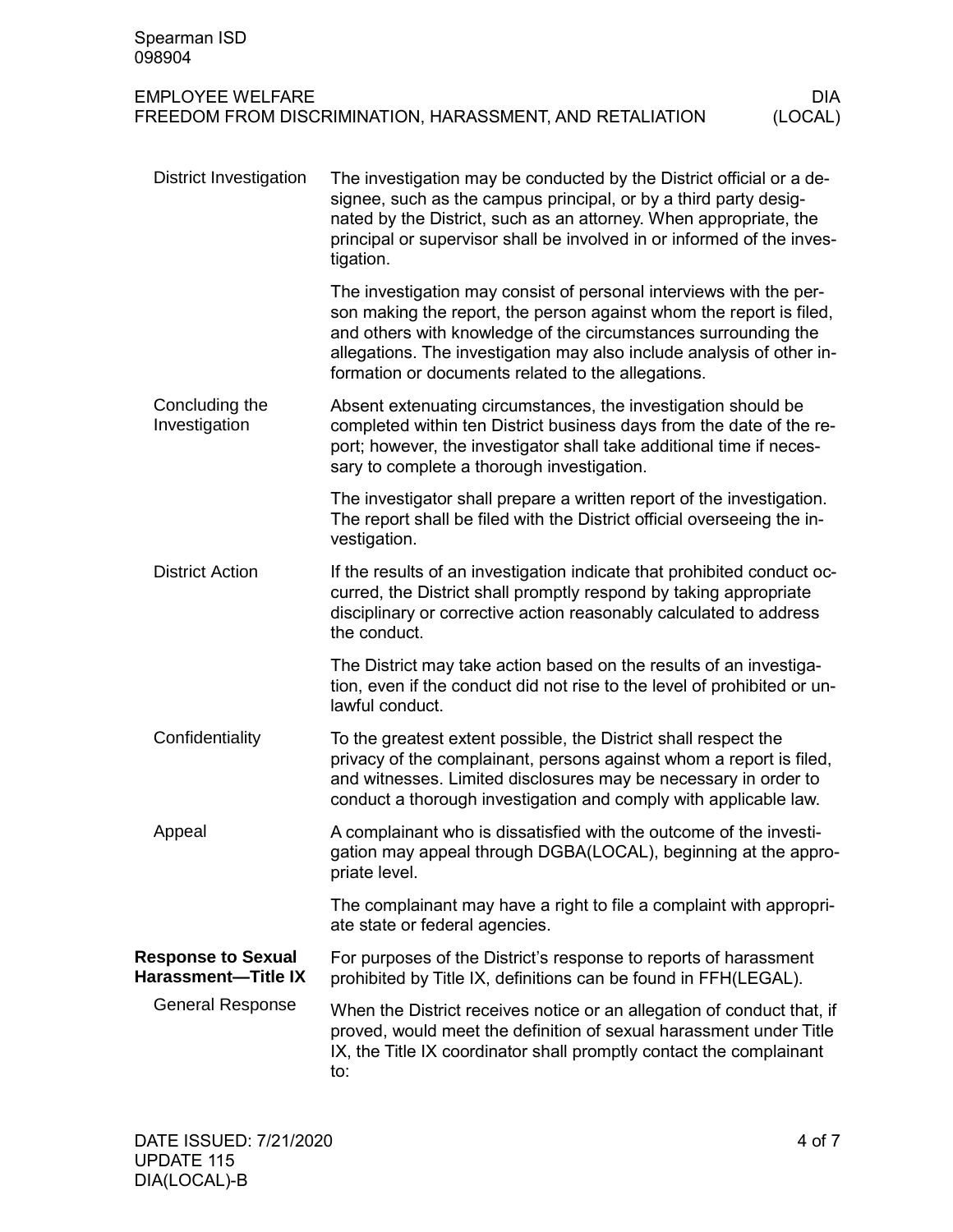|                                                    |                                                                                                                                                                                                                                                                                                                                                      | Discuss the availability of supportive measures and inform the<br>complainant that they are available, with or without the filing<br>of a formal complaint;                                                                                                                                                                                                                         |  |
|----------------------------------------------------|------------------------------------------------------------------------------------------------------------------------------------------------------------------------------------------------------------------------------------------------------------------------------------------------------------------------------------------------------|-------------------------------------------------------------------------------------------------------------------------------------------------------------------------------------------------------------------------------------------------------------------------------------------------------------------------------------------------------------------------------------|--|
|                                                    |                                                                                                                                                                                                                                                                                                                                                      | Consider the complainant's wishes with respect to supportive<br>measures; and                                                                                                                                                                                                                                                                                                       |  |
|                                                    |                                                                                                                                                                                                                                                                                                                                                      | Explain to the complainant the option and process for filing a<br>formal complaint.                                                                                                                                                                                                                                                                                                 |  |
|                                                    | The District's response to sexual harassment shall treat complain-<br>ants and respondents equitably by offering supportive measures to<br>both parties, as appropriate, and by following the Title IX formal<br>complaint process before imposing disciplinary sanctions or other<br>actions that are not supportive measures against a respondent. |                                                                                                                                                                                                                                                                                                                                                                                     |  |
|                                                    |                                                                                                                                                                                                                                                                                                                                                      | If a formal complaint is not filed, the District reserves the right to in-<br>vestigate and respond to prohibited conduct in accordance with<br>Board policies and administrative procedures.                                                                                                                                                                                       |  |
| <b>Title IX Formal</b><br><b>Complaint Process</b> | To distinguish the process described below from the District's gen-<br>eral grievance policies [see DGBA, FNG, and GF], this policy re-<br>fers to the grievance process required by Title IX regulations for re-<br>sponding to formal complaints of sexual harassment as the<br>District's "Title IX formal complaint process."                    |                                                                                                                                                                                                                                                                                                                                                                                     |  |
|                                                    |                                                                                                                                                                                                                                                                                                                                                      | The Superintendent shall ensure the development of a Title IX for-<br>mal complaint process that complies with legal requirements. [See<br>FFH(LEGAL)] The formal complaint process shall be posted on the<br>District's website. In compliance with Title IX regulations, the Dis-<br>trict's Title IX formal complaint process shall address the following<br>basic requirements: |  |
|                                                    | 1.                                                                                                                                                                                                                                                                                                                                                   | Equitable treatment of complainants and respondents;                                                                                                                                                                                                                                                                                                                                |  |
|                                                    | 2.                                                                                                                                                                                                                                                                                                                                                   | An objective evaluation of all relevant evidence;                                                                                                                                                                                                                                                                                                                                   |  |
|                                                    | 3.                                                                                                                                                                                                                                                                                                                                                   | A requirement that the Title IX coordinator, investigator, deci-<br>sion-maker, or any person designated to facilitate an informal<br>resolution process not have a conflict of interest or bias;                                                                                                                                                                                   |  |
|                                                    | 4.                                                                                                                                                                                                                                                                                                                                                   | A presumption that the respondent is not responsible for the<br>alleged sexual harassment until a determination is made at<br>the conclusion of the Title IX formal complaint process;                                                                                                                                                                                              |  |
|                                                    | 5.                                                                                                                                                                                                                                                                                                                                                   | Time frames that provide for a reasonably prompt conclusion<br>of the Title IX formal complaint process, including time frames<br>for appeals and any informal resolution process, and that al-<br>low for temporary delays or the limited extension of time<br>frames with good cause and written notice as required by law;                                                       |  |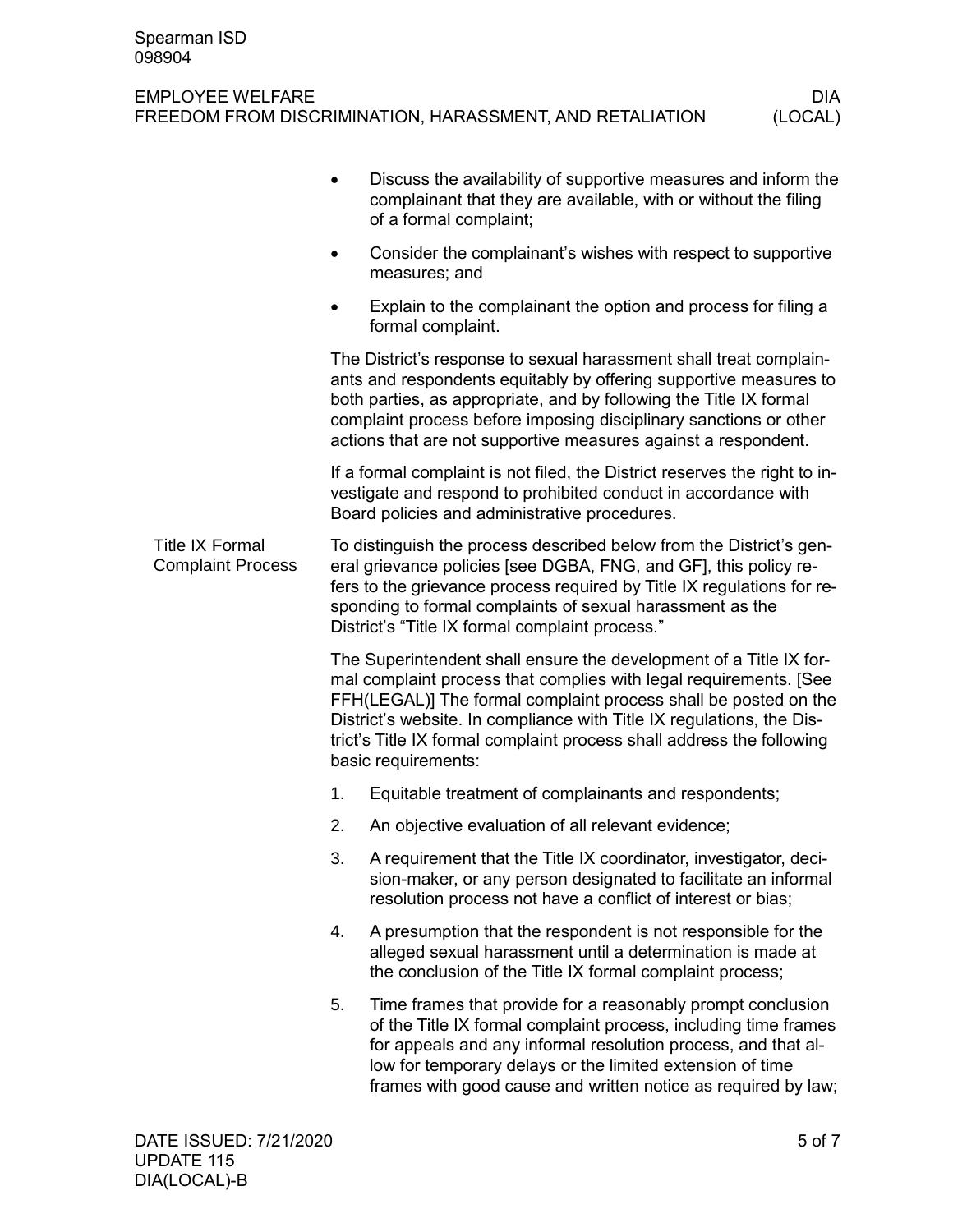|                          | 6. | A description of the possible disciplinary sanctions and reme-<br>dies that may be implemented following a determination of re-<br>sponsibility for the alleged sexual harassment;                                                                                                                                                                                                              |  |
|--------------------------|----|-------------------------------------------------------------------------------------------------------------------------------------------------------------------------------------------------------------------------------------------------------------------------------------------------------------------------------------------------------------------------------------------------|--|
|                          | 7. | A statement of the standard of evidence to be used to deter-<br>mine responsibility for all Title IX formal complaints of sexual<br>harassment;                                                                                                                                                                                                                                                 |  |
|                          | 8. | Procedures and permissible bases for the complainant and<br>respondent to appeal a determination of responsibility or a<br>dismissal of a Title IX formal complaint or any allegations<br>therein;                                                                                                                                                                                              |  |
|                          | 9. | A description of the supportive measures available to the<br>complainant and respondent;                                                                                                                                                                                                                                                                                                        |  |
|                          |    | 10. A prohibition on using or seeking information protected under<br>a legally recognized privilege unless the individual holding the<br>privilege has waived the privilege;                                                                                                                                                                                                                    |  |
|                          |    | 11. Additional formal complaint procedures in 34 C.F.R.<br>106.45(b), including written notice of a formal complaint, con-<br>solidation of formal complaints, recordkeeping, and investiga-<br>tion procedures; and                                                                                                                                                                            |  |
|                          |    | 12. Other local procedures as determined by the Superintendent.                                                                                                                                                                                                                                                                                                                                 |  |
| Standard of<br>Evidence  |    | The standard of evidence used to determine responsibility in a Title<br>IX formal complaint of sexual harassment shall be the<br>preponderance of the evidence.                                                                                                                                                                                                                                 |  |
| <b>Retaliation</b>       |    | The District prohibits retaliation against an employee who makes a<br>claim alleging to have experienced discrimination or harassment,<br>or another employee who, in good faith, makes a report of harass-<br>ment or discrimination, files a complaint of harassment or discrimi-<br>nation, serves as a witness, or otherwise participates or refuses to<br>participate in an investigation. |  |
| Examples                 |    | Examples of retaliation may include termination, refusal to hire, de-<br>motion, and denial of promotion. Retaliation may also include<br>threats, intimidation, coercion, unjustified negative evaluations, un-<br>justified negative references, or increased surveillance.                                                                                                                   |  |
| <b>Records Retention</b> |    | The District shall retain copies of allegations, investigation reports,<br>and related records regarding any prohibited conduct in accord-<br>ance with the District's records control schedules, but for no less<br>than the minimum amount of time required by law. [See CPC]                                                                                                                 |  |
|                          |    | [For Title IX recordkeeping and retention provisions, see FFH(LE-<br>GAL) and the District's Title IX formal complaint process.]                                                                                                                                                                                                                                                                |  |